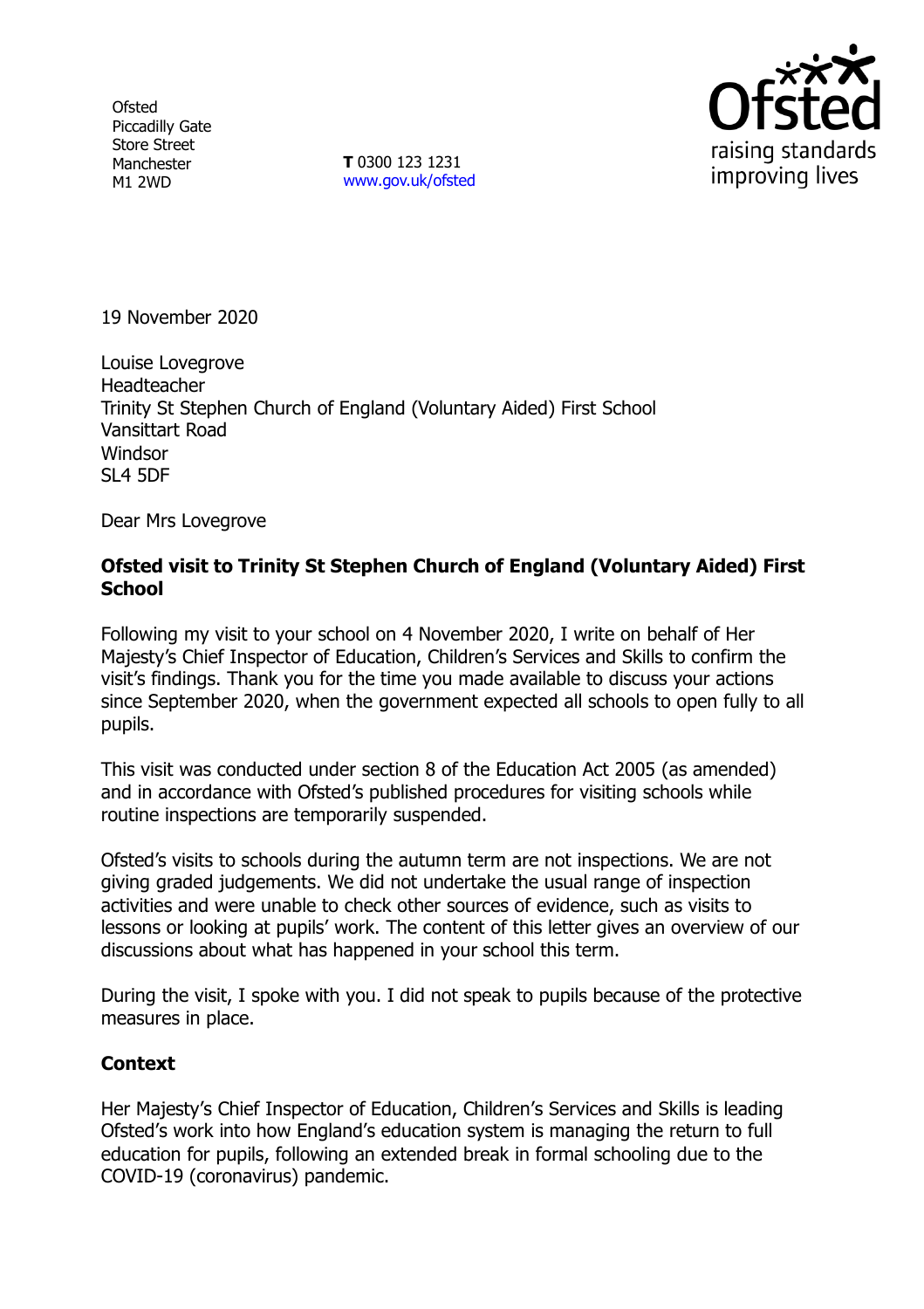

In undertaking this focused work, HMI are visiting a broad range of schools. HMI will visit a sample of:

- approximately 1,200 schools across all Ofsted grades (outstanding, good, requires improvement and inadequate)
- maintained schools, academies and free schools, special schools and centres of alternative provision, including those in cities, and coastal, town or rural communities.

The information from this visit will feed into Ofsted's national reporting so that the insights can be shared with the government and the education sector. We did not find any significant concerns during the visit. In such a case, an inspection report would be published on our website and available to parents and carers.

I did not consider your response to COVID-19 during the spring and summer terms 2020, when the school was not open to all pupils.

## **From this visit, the inspector noted that:**

- The school opened to pupils in Years 1 to 4 on 2 September 2020. All pupils are expected to attend full time. Children in Reception class started full time on 7 September 2020.
- Pupils' current attendance is above what it normally is at this time of year.
- Pupils are studying their usual range of subjects. Teachers are checking the knowledge pupils remember in all subjects. They have identified the areas pupils need to re-visit before moving on to new learning. Teachers have changed the order in which some of the content is being taught in physical education and music.
- Teachers have assessed pupils' knowledge in English and mathematics. They have identified that pupils are less confident with their spelling and handwriting and have less stamina to write at length. They are providing pupils with opportunities to practise these aspects in a number of subjects.
- Teachers have carried out checks on pupils' phonics knowledge. They have adjusted phonics teaching in Years 1 and 2 to help pupils catch up with any learning they have missed. Teachers are focusing on developing pupils' comprehension skills in Years 1 to 4.
- In mathematics, teachers are particularly helping pupils to improve their ability to quickly recall mathematical facts such as their times tables.
- You have established a system to deliver remote education that pupils and their parents can access through the school's website. You will provide printed materials for pupils who require them.